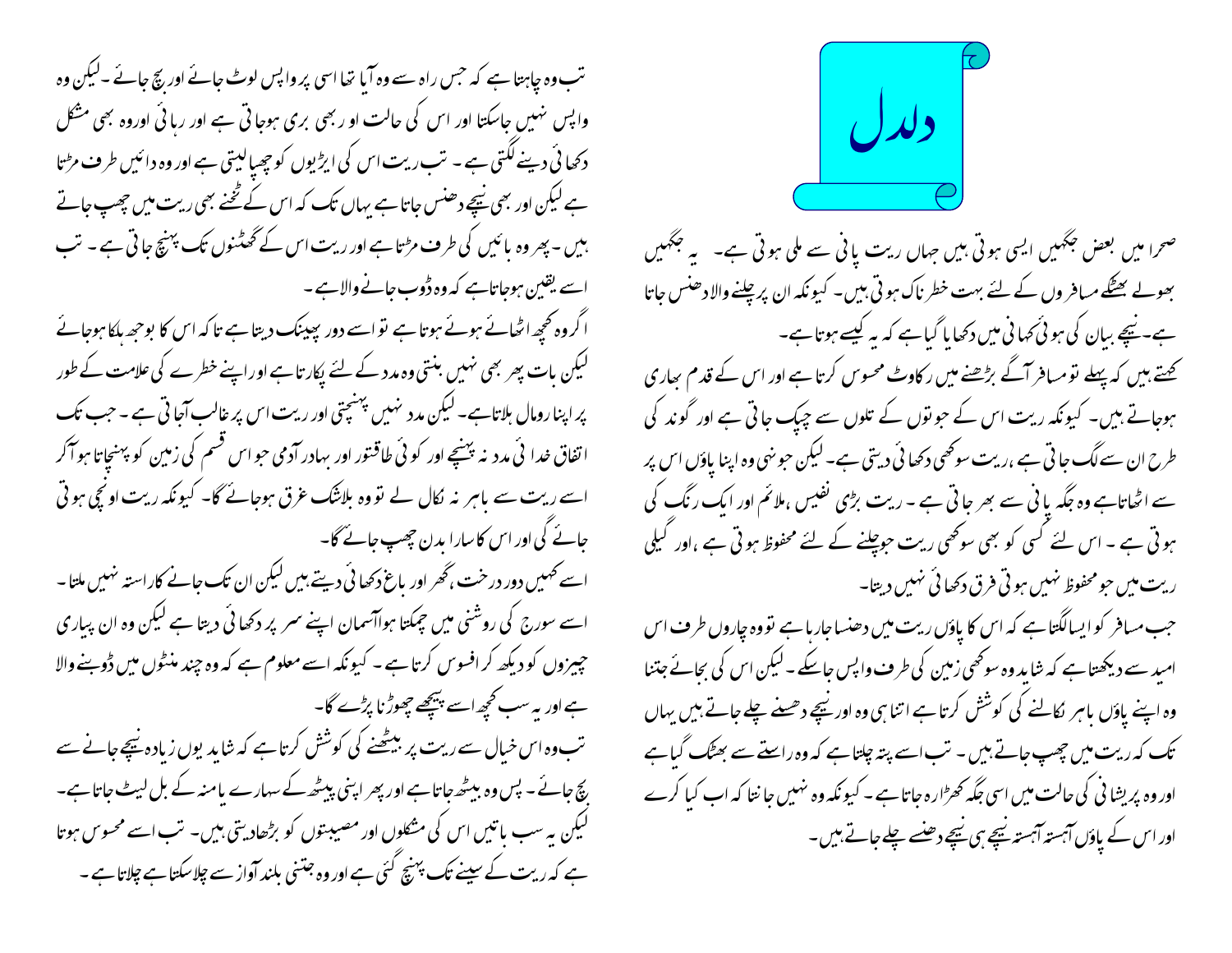سے آگاہ نہیں کر ٹی اس لئے آپ اس کے پھندے میں پھنس جاتے ہیں۔آپ اپنے فرضی سکون کے فریب میں مبتلا ہو کر دن یہ دن گناہ کرتے جاتے ہیں۔ آپ اپنی اصل حالت سے اور بھی بے خبر ہو کر گندی عاد توں میں قائم ہوتے جاتے ہیں۔ آپ کی دولت چاپلوسی اور لذت کی خواہش بڑھتی جا تی ہے۔ نفسا نی خیالات آپ کو ا<u>چھے لگتے</u> ہیں اور آپ کی خود پسندی کم نہیں ہو تی ۔آپ کی آرزواور وقتی ہوشیاری کے باوحود بھی آپ کے گناہ آپ پر علیہ پالیتے ہیں اور بالکل اس ڈوبنے والے کی طرح حو اپنے آپ کو ماہر نکال نہ سکا کہ بھی اپنی روح کو گناہ کی ریت کے ڈھیر سے ماہر نہیں کال سکتے۔ ممکن ہے کہ آپ نے اپنے گناہوں سے آزاد ہونے کے لئے ہر ایک وسیلے سے کام لباہو۔ گیکن ناکام رہے ہوں اور آپ کے دن گناہ کی طاقتوں کے خلاف بے کار کوششوں اور بے بسی میں گذر گئے ہوں۔ اے عزیز پڑھنے والے اگر آپ کی حالت ویسی ہے جیسی ہم نے ببان کی نوآپ ایک بڑے خطرے میں بیں۔ کتاب مقد س کھتی ہے ۔ "ایسی راہ بھی ہے حبو انسان کو سیدھی معلوم ہو تی ہے پر اس کی انتہامیں موت کی راہیں بيس"۔ آپ اسی راستہ پر چل رہے، ہیں۔ خدا نے آپ کے گناہوں کی سمزامقرر کردی ہے وہ انجیل سٹریف میں ظاہر کرتاہے۔ "*گن*اہ کی مزدوری موت ہے ۔۔۔۔(انجیل سٹریف خط اہل رومیوں 6 باب 23آیت)۔ ہمیں یہ بات مان لینی چاہیے کہ یہ مزدوری ٹھیک اور مناسب ہے ۔ کیونکہ ہمارے تمام گناہ خدا کے یعنی اس قدوس کے خلاف ہیں جس نے بارہا ہمیں یا کیز کی کی طرف بلایا

" کوئی میبری مدد کرے ،میں ڈوب رہا ہوں " وہ اپنی کھنی کے سہارے حیکتا ہے کہ کھمیں ڈوب نہ جائے ۔لیکن ریت اس کے کندھوں تک پہنچ جاتی ہے اور پھر گردن تک ۔صرف اس کا چہرہ ریت سے باہررہ جاتا ہے۔وہ چلانے کے لئے اپنامنہ کھولتا ہے اور ریت اس کے منہ میں کھس جا تی ہے ۔ تب وہ چلا بھی نہیں سکتا۔اب وہ صرف اپنی آنکھوں سے موت کواپنی طرف آتا ہوا دیکھ سکتا ہے۔اگر چہ وہ مضبوط اور تندرست ہے لیکن کو ٹی چال اسے نہیں بچاسکتی۔ تب ریت اس کی آنکھوں میں تھس جا تی ہے اور اس کی پلکیں اور اس کا سمر ریت میں چھپ جاتے ہیں۔ اس کے بانقہ اوپر اٹھے ہوئے دکھائی دیتے ہیں۔ جیسے وہ مدد کی بھیک مانگ ربا ہو۔آخر کار وہ ریت میں پوری طرح حچھپ کر نظر سے غا سَب ہوجاتاہے ۔ كحمائي كامطلب

یہ کہا ٹی ایک مثل ہے حواسبہ پر صادق آتی ہے کیونکہ آپ پالکل اس ریت میں دھنس جانے والے آدمی کی طرح ہیں حب حصرت آدم علائقا نے اپنے پرورد گار کی نافرمانی کی اور شجر ممنوعہ کا پھل کھا یا، تب ہی سے اس کی تمام نسل بدی اور نافرما نی کی طرف مائل ہو تی کنی ہے۔جیسا کہ زبور سٹریف میں لکھاہے ۔

"وہ سب کے سب پھر گئے ہیں ،وہ پاہم نجس ہوگئے کیوئی نیکو کار نہیں،ایک بھی ىنىيں،(زېورىنىرىيف53 باب 37يت)-

گناہ اس ریت کی طرح ہے اور آپ اس میں آہستہ آہستہ ڈوبے حارہے ہیں کیونکہ آپ کو اس کا پتہ نہیں ۔شیطان آپ کو ورعلاتا ہے کہ آپ کا راستہ محفوظ اور خطروں سے الگ ہے۔ وہ آپ کوصاف آسمان اور اچھے موسم کا فریب دیتا ہے۔ کوئی چیز آپ کو خطرے